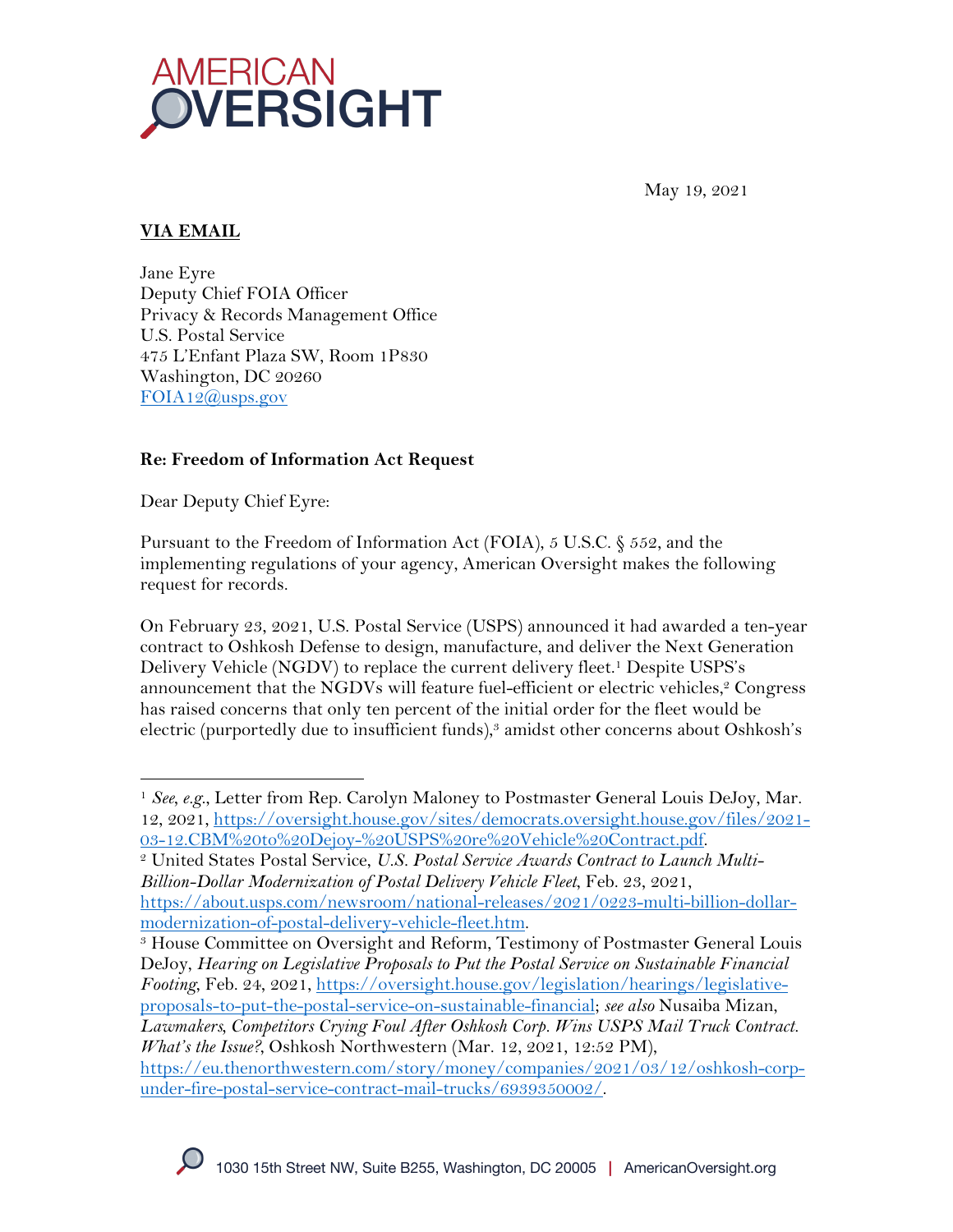expertise and resources with green vehicle technology.4 American Oversight seeks records with the potential to help the public understand USPS's funding concerns and obstacles surrounding a transition to an all-electric fleet.

## **Requested Records**

American Oversight requests that USPS produce the following records within twenty business days:

- 1. All email communications (including emails, complete email chains, email attachments, calendar invitations, and calendar invitation attachments) and text message communications (including messages on messaging platforms such as Slack, GChat, Google Hangouts, Lync, Skype, Twitter DM, Facebook messenger, WhatsApp, Parler, Telegram, etc.) **between** (a) any of the individuals listed in Column A below and (b) any of the individuals or entities listed in Column B below, containing any of the following terms:
	- i. "Next Generation Delivery Vehicle"
	- ii. NGDV
	- iii. Oshkosh
	- iv. "electric fleet"
	- v. "fuel efficient"
	- vi. "green vehicles"

| Column A: USPS Leadership                                                                                                                                                                                                                                                                                                                                                                                                                                                                 | <b>Column B: External Entities</b>                                                                                                                                                                                                                                                                                                                           |  |
|-------------------------------------------------------------------------------------------------------------------------------------------------------------------------------------------------------------------------------------------------------------------------------------------------------------------------------------------------------------------------------------------------------------------------------------------------------------------------------------------|--------------------------------------------------------------------------------------------------------------------------------------------------------------------------------------------------------------------------------------------------------------------------------------------------------------------------------------------------------------|--|
| a. Postmaster General Louis DeJoy<br>b. Heather Clarke (Chief of Staff)<br>c. Emily Saunders (Senior<br>Executive/Administrative Assistant)<br>d. Patrick (Pasquale) Fiorentino<br>(Senior Executive Advisor),<br>including but not limited to<br>communications with<br>pfiorentino1126@gmail.com<br>concerning agency business<br>e. Kelly Abney (Vice President,<br><b>Transportation Strategy</b> )<br>Jacqueline Krage Strako (Chief<br>f.<br><b>Commerce and Business Solutions</b> | a. Anyone communicating with an<br>email address ending in<br>capstonenp.com<br>b. Anyone with an email address<br>ending in doerrergroup.com<br>Anyone with an email address<br>$\mathbf{C}$ .<br>ending in jagreenco.com<br>Anyone with an email address<br>d.<br>ending in klgates.com<br>Anyone with an email address<br>е.<br>ending in strategicmi.com |  |

<sup>4</sup> *See, e.g.,* U.S. Securities and Exchange Commission, *Oshkosh Corporation (1-31371)*, Jan. 27, 2021, https://d18rn0p25nwr6d.cloudfront.net/CIK-0000775158/51403278-e737-

<sup>450</sup>f-b572-d19ccbd6a874.pdf; Letter from Rep. Carolyn Maloney to Postmaster General Louis DeJoy, Mar. 12, 2021,

https://oversight.house.gov/sites/democrats.oversight.house.gov/files/2021-03- 12.CBM%20to%20Dejoy-%20USPS%20re%20Vehicle%20Contract.pdf.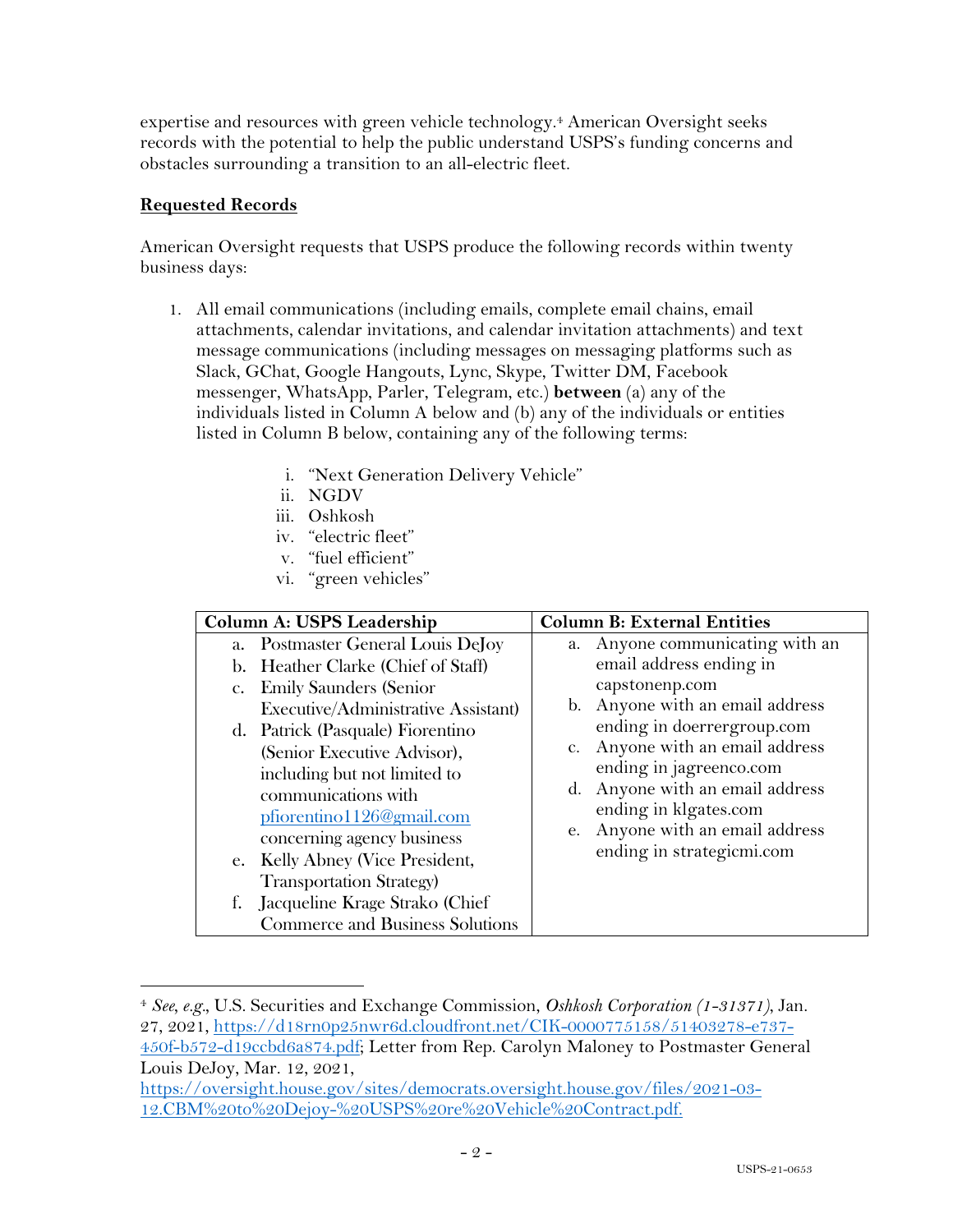|                | <b>Officer and Executive Vice</b>       |  |
|----------------|-----------------------------------------|--|
|                | President)                              |  |
| g.             | Scott Bombaugh (Chief                   |  |
|                | <b>Technology Officer and Executive</b> |  |
|                | <b>Vice President</b> )                 |  |
|                | h. Luke T. Grossman (Senior Vice        |  |
|                | President, Finance and Strategy)        |  |
| $\mathbf{1}$ . | Peter Pastre (Vice President,           |  |
|                | Government Relations and Public         |  |
|                | Policy)                                 |  |
| $\mathbf{1}$   | Mark Guilfoil (Vice President,          |  |
|                | Supply Management)                      |  |
|                | k. Thomas J. Marshall (General          |  |
|                | <b>Counsel and Executive Vice</b>       |  |
|                | President)                              |  |
|                |                                         |  |

Please provide all responsive records from June 16, 2020, to the date the search is conducted.

American Oversight requests complete text threads/conversations. This means, for example, if Postmaster General DeJoy sent or received a text message containing any of the key terms listed above, the complete text thread/conversation for the timeframe listed above should be produced, and not just the message containing the key term.

- 2. All email communications (including complete email chains, email attachments, calendar invitations, and calendar invitation attachments) and text message communications (including messages on messaging platforms such as Slack, GChat, Google Hangouts, Lync, Skype, Twitter DM, Facebook messenger, WhatsApp, Parler, Telegram, etc.) **between** (a) any of the employees listed in Column A below and (b) any of the individuals or entities listed in Column B below, containing any of the following terms:
	- i. "Next Generation Delivery Vehicle"
	- ii. NGDV
	- iii. RFI-NGDV
	- iv. "electric fleet"
	- v. "fuel efficient"
	- vi. "green vehicles"

| Column A: USPS Leadership           | <b>Column B: External Entities</b>   |  |
|-------------------------------------|--------------------------------------|--|
| a. Postmaster General Louis DeJoy   | a. John Pfeifer (President and Chief |  |
| b. Heather Clarke (Chief of Staff)  | Executive Officer, Oshkosh           |  |
| c. Emily Saunders (Senior           | Corporation)                         |  |
| Executive/Administrative Assistant) |                                      |  |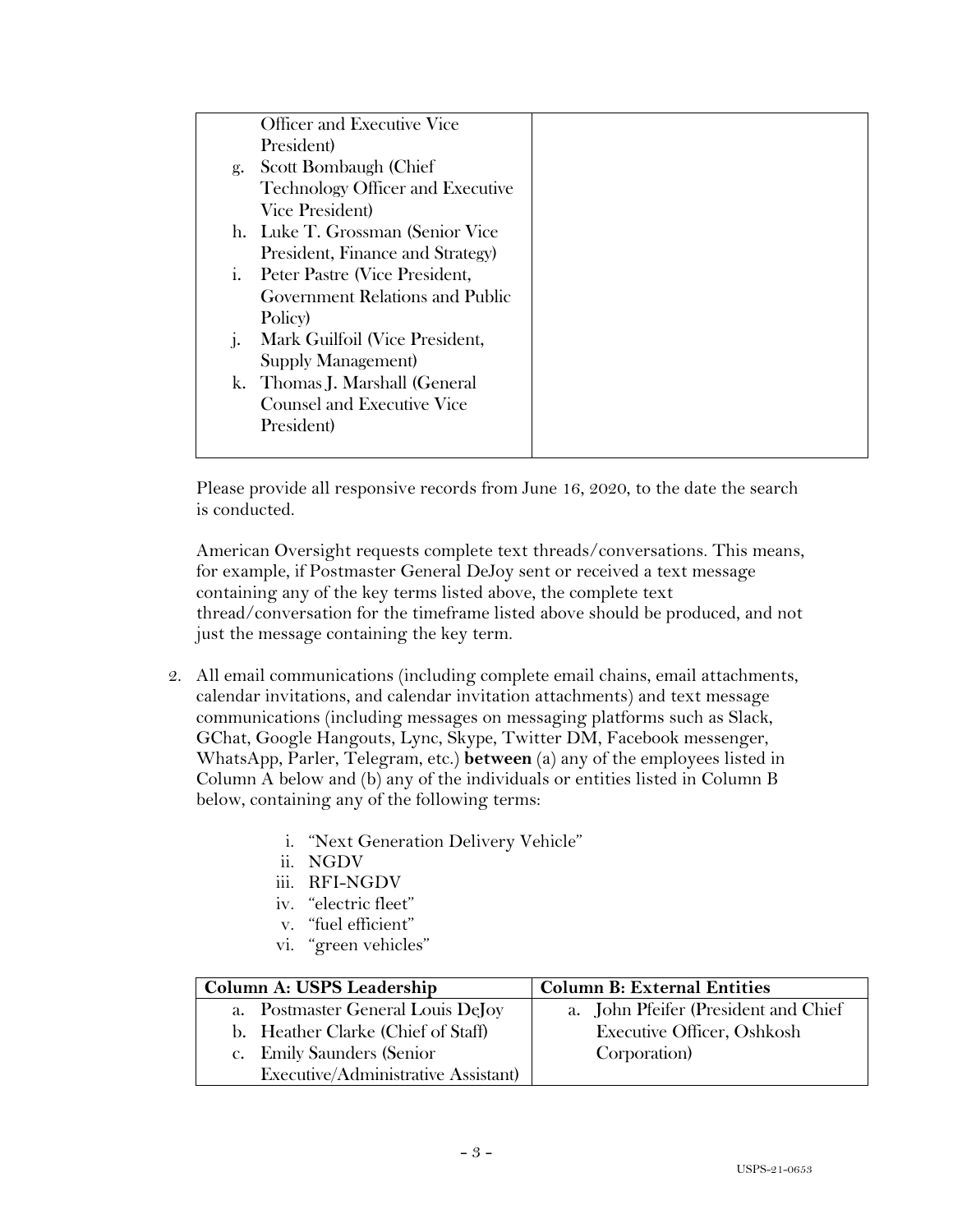|              | d. Patrick (Pasquale) Fiorentino        |    | b. Michael E. Pack (Executive Vice |
|--------------|-----------------------------------------|----|------------------------------------|
|              | (Senior Executive Advisor),             |    | President and Chief Financial      |
|              | including but not limited to            |    | Officer, Oshkosh Corporation)      |
|              | communications with                     |    | c. John J. Bryant (Executive Vice  |
|              | pfiorentino1126@gmail.com               |    | President; President, Oshkosh      |
|              | concerning agency business              |    | Defense)                           |
| e.           | Kelly Abney (Vice President,            |    | d. Thomas P. Hawkins (Senior Vice  |
|              | <b>Transportation Strategy</b> )        |    | President, Government Relations,   |
| f.           | Jacqueline Krage Strako (Chief          |    | <b>Oshkosh Corporation</b> )       |
|              | <b>Commerce and Business Solutions</b>  | e. | Raymond (Ray) T. Odierno           |
|              | <b>Officer and Executive Vice</b>       |    | (Retired General, U.S. Army;       |
|              | President)                              |    | Member, Oshkosh Corporation        |
| g.           | Scott Bombaugh (Chief                   |    | <b>Board of Directors)</b>         |
|              | <b>Technology Officer and Executive</b> |    |                                    |
|              | <b>Vice President</b> )                 |    |                                    |
|              | h. Luke T. Grossman (Senior Vice        |    |                                    |
|              | President, Finance and Strategy)        |    |                                    |
| i.           | Peter Pastre (Vice President,           |    |                                    |
|              | Government Relations and Public         |    |                                    |
|              | Policy)                                 |    |                                    |
| $\mathbf{1}$ | Mark Guilfoil (Vice President,          |    |                                    |
|              | Supply Management)                      |    |                                    |
|              | k. Thomas J. Marshall (General          |    |                                    |
|              | <b>Counsel and Executive Vice</b>       |    |                                    |
|              | President)                              |    |                                    |

Please provide all responsive records from June 16, 2020, to the date the search is conducted.

American Oversight requests complete text threads/conversations. This means, for example, if Postmaster General DeJoy sent or received a text message containing any of the key terms listed above, the complete text thread/conversation for the timeframe listed above should be produced, and not just the message containing the key term.

#### **Fee Waiver Request**

In accordance with 5 U.S.C. §  $552(a)(4)(A)(iii)$  and your agency's regulations, American Oversight requests a waiver of fees associated with processing this request for records. The subject of this request concerns the operations of the federal government, and the disclosures will likely contribute to a better understanding of relevant government procedures by the general public in a significant way. Moreover, the request is primarily and fundamentally for non-commercial purposes.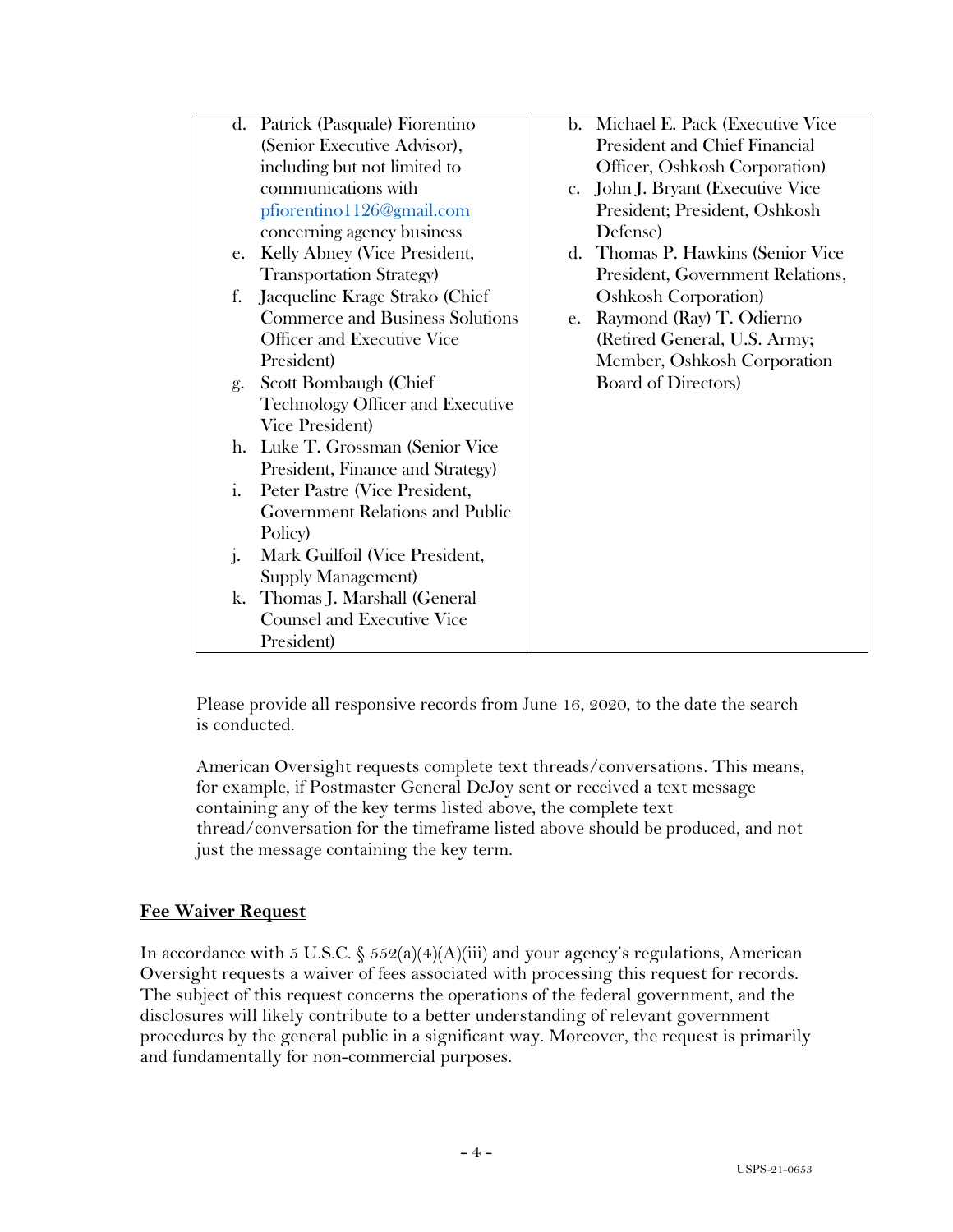American Oversight requests a waiver of fees because disclosure of the requested information is "in the public interest because it is likely to contribute significantly to public understanding of operations or activities of the government."5 The public has a significant interest in the financial health of USPS, USPS's shift to an environmentally friendly delivery fleet, and the policy priorities of USPS leadership. <sup>6</sup> Records with the potential to shed light on this matter would contribute significantly to public understanding of federal government operations, including the financial or logistical considerations involved in transitioning USPS to a fully electric fleet of delivery vehicles. American Oversight is committed to transparency and makes the responses agencies provide to FOIA requests publicly available, and the public's understanding of the government's activities would be enhanced through American Oversight's analysis and publication of these records.

This request is primarily and fundamentally for non-commercial purposes.<sup>7</sup> As a  $501(c)(3)$  nonprofit, American Oversight does not have a commercial purpose and the release of the information requested is not in American Oversight's financial interest. American Oversight's mission is to promote transparency in government, to educate the public about government activities, and to ensure the accountability of government officials. American Oversight uses the information gathered, and its analysis of it, to educate the public through reports, press releases, or other media. American Oversight also makes materials it gathers available on its public website and promotes their availability on social media platforms, such as Facebook and Twitter.8

American Oversight has also demonstrated its commitment to the public disclosure of documents and creation of editorial content through regular substantive analyses posted to its website.9 Examples reflecting this commitment to the public disclosure of documents and the creation of editorial content include the posting of records related to the Trump Administration's contacts with Ukraine and analyses of those contacts;<sup>10</sup> posting records and editorial content about the federal government's response to the

<sup>7</sup> *See* 5 U.S.C. § 552(a)(4)(A)(iii).

 $5 \text{ J.S.C. } \$ 552(a)(4)(A)(iii).$ 

<sup>6</sup> *See, e.g*., Letter from Rep. Carolyn Maloney, *supra* note 1; United States Postal Service, *supra* note 2.

<sup>&</sup>lt;sup>6</sup> House Committee on Oversight and Reform, Testimony of Postmaster General Louis DeJoy, *Hearing on Legislative Proposals to Put the Postal Service on Sustainable Financial Footing,* Feb. 24, 2021, (https://oversight.house.gov/legislation/hearings/legislativeproposals-to-put-the-postal-service-on-sustainable-financial).

<sup>8</sup> American Oversight currently has approximately 15,600 page likes on Facebook and 106,000 followers on Twitter. American Oversight, Facebook,

https://www.facebook.com/weareoversight/ (last visited Mar. 29, 2021); American Oversight (@weareoversight), Twitter, https://twitter.com/weareoversight (last visited Mar. 29, 2021).

<sup>&</sup>lt;sup>9</sup> *See generally News*, American Oversight, https://www.americanoversight.org/blog. 10 *Trump Administration's Contacts with Ukraine*, American Oversight,

https://www.americanoversight.org/investigation/the-trump-administrationscontacts-with-ukraine.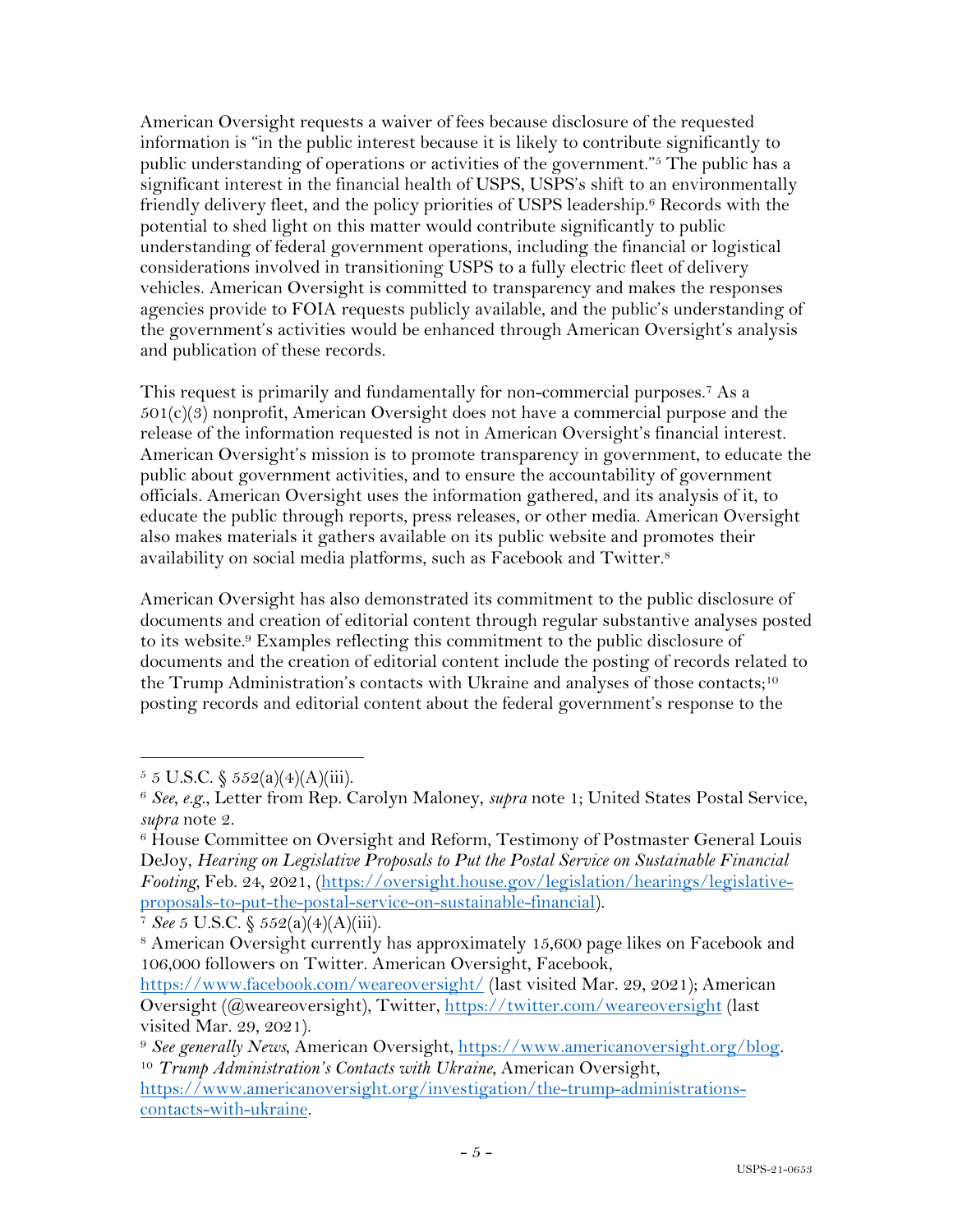Coronavirus pandemic;<sup>11</sup> posting records received as part of American Oversight's "Audit the Wall" project to gather and analyze information related to the administration's proposed construction of a barrier along the U.S.-Mexico border, and analyses of what those records reveal;<sup>12</sup> the posting of records related to an ethics waiver received by a senior Department of Justice attorney and an analysis of what those records demonstrated regarding the Department's process for issuing such waivers;<sup>13</sup> and posting records and analysis of federal officials' use of taxpayer dollars to charter private aircraft or use government planes for unofficial business. 14

Accordingly, American Oversight qualifies for a fee waiver.

# **Guidance Regarding the Search & Processing of Requested Records**

In connection with its request for records, American Oversight provides the following guidance regarding the scope of the records sought and the search and processing of records:

▪ Please search all locations and systems likely to have responsive records, regardless of format, medium, or physical characteristics. For instance, if the request seeks "communications," please search all locations likely to contain communications, including relevant hard-copy files, correspondence files, appropriate locations on hard drives and shared drives, emails, text messages or other direct messaging systems (such as iMessage, WhatsApp, Signal, or Twitter direct messages), voicemail messages, instant messaging systems such as Lync or ICQ, and shared messages systems such as Slack.

<sup>11</sup> *See generally The Trump Administration's Response to Coronavirus*, American Oversight, https://www.americanoversight.org/investigation/the-trump-administrationsresponse-to-coronavirus; *see, e.g.*, *CDC Calendars from 2018 and 2019: Pandemic-Related Briefings and Meetings*, American Oversight, https://www.americanoversight.org/cdccalendars-from-2018-and-2019-pandemic-related-briefings-and-meetings. <sup>12</sup> *See generally Audit the Wall*, American Oversight,

https://www.americanoversight.org/investigation/audit-the-wall; *see, e.g.*, *Border Wall Investigation Report: No Plans, No Funding, No Timeline, No Wall*, American Oversight, https://www.americanoversight.org/border-wall-investigation-report-no-plans-no-

<sup>&</sup>lt;sup>13</sup> *DOJ Records Relating to Solicitor General Noel Francisco's Recusal*, American Oversight, https://www.americanoversight.org/document/doj-civil-division-response-noelfrancisco-compliance; *Francisco & the Travel Ban: What We Learned from the DOJ Documents*, American Oversight, https://www.americanoversight.org/francisco-thetravel-ban-what-we-learned-from-the-doj-documents.

<sup>14</sup> *See generally Swamp Airlines: Chartered Jets at Taxpayer Expense*, American Oversight, https://www.americanoversight.org/investigation/swamp-airlines-private-jetstaxpayer-expense; *see, e.g.*, *New Information on Pompeo's 2017 Trips to His Home State*, American Oversight, https://www.americanoversight.org/new-information-onpompeos-2017-trips-to-his-home-state.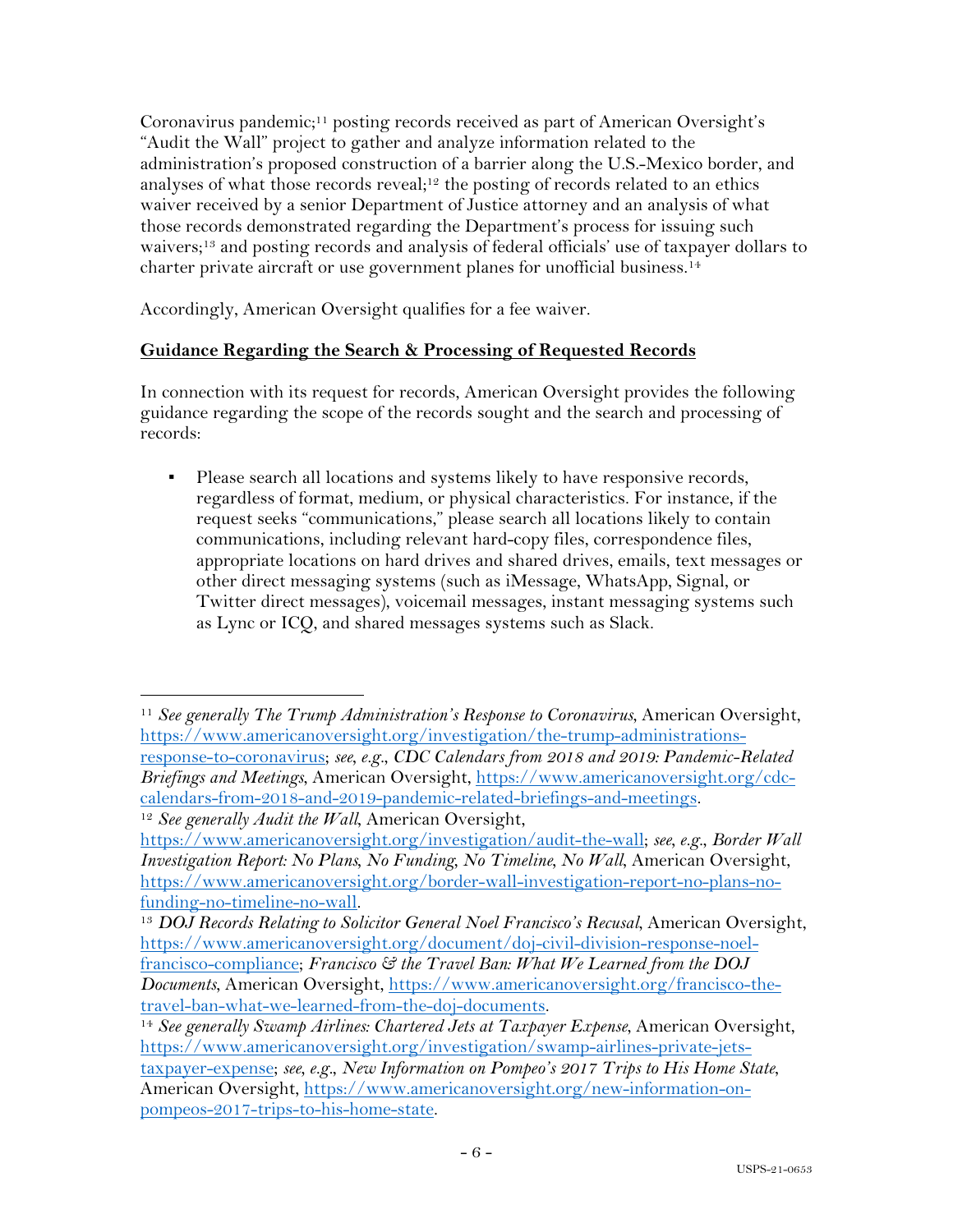- In conducting your search, please understand the terms "record," "document," and "information" in their broadest sense, to include any written, typed, recorded, graphic, printed, or audio material of any kind. We seek records of any kind, including electronic records, audiotapes, videotapes, and photographs, as well as letters, emails, facsimiles, telephone messages, voice mail messages, and transcripts, notes, or minutes of any meetings, telephone conversations, or discussions.
- Our request for records includes any attachments to those records or other materials enclosed with those records when they were previously transmitted. To the extent that an email is responsive to our request, our request includes all prior messages sent or received in that email chain, as well as any attachments to the email.
- Please search all relevant records or systems containing records regarding agency business. Do not exclude records regarding agency business contained in files, email accounts, or devices in the personal custody of your officials, such as personal email accounts or text messages. Records of official business conducted using unofficial systems or stored outside of official files are subject to the Federal Records Act and FOIA.15 It is not adequate to rely on policies and procedures that require officials to move such information to official systems within a certain period of time; American Oversight has a right to records contained in those files even if material has not yet been moved to official systems or if officials have, by intent or through negligence, failed to meet their obligations.16
- Please use all tools available to your agency to conduct a complete and efficient search for potentially responsive records. Agencies are subject to governmentwide requirements to manage agency information electronically,<sup>17</sup> and many agencies have adopted the National Archives and Records Administration (NARA) Capstone program, or similar policies. These systems provide options for searching emails and other electronic records in a manner that is reasonably likely to be more complete than just searching individual custodian files. For example, a custodian may have deleted a responsive email from his or her email program, but your agency's archiving tools may capture that email under Capstone. At the same time, custodian searches are still necessary; agencies may

<sup>15</sup> *See Competitive Enter. Inst. v. Office of Sci. & Tech. Policy*, 827 F.3d 145, 149–50 (D.C. Cir. 2016); *cf. Judicial Watch, Inc. v. Kerry*, 844 F.3d 952, 955–56 (D.C. Cir. 2016). 16 *See Competitive Enter. Inst. v. Office of Sci. & Tech. Policy*, No. 14-cv-765, slip op. at 8 (D.D.C. Dec. 12, 2016).

<sup>17</sup> Presidential Memorandum—Managing Government Records, 76 Fed. Reg. 75,423 (Nov. 28, 2011), https://obamawhitehouse.archives.gov/the-press-

office/2011/11/28/presidential-memorandum-managing-government-records; Office of Mgmt. & Budget, Exec. Office of the President, Memorandum for the Heads of

Executive Departments & Independent Agencies, "Managing Government Records Directive," M-12-18 (Aug. 24, 2012), https://www.archives.gov/files/records $m$ gmt/m-12-18.pdf.